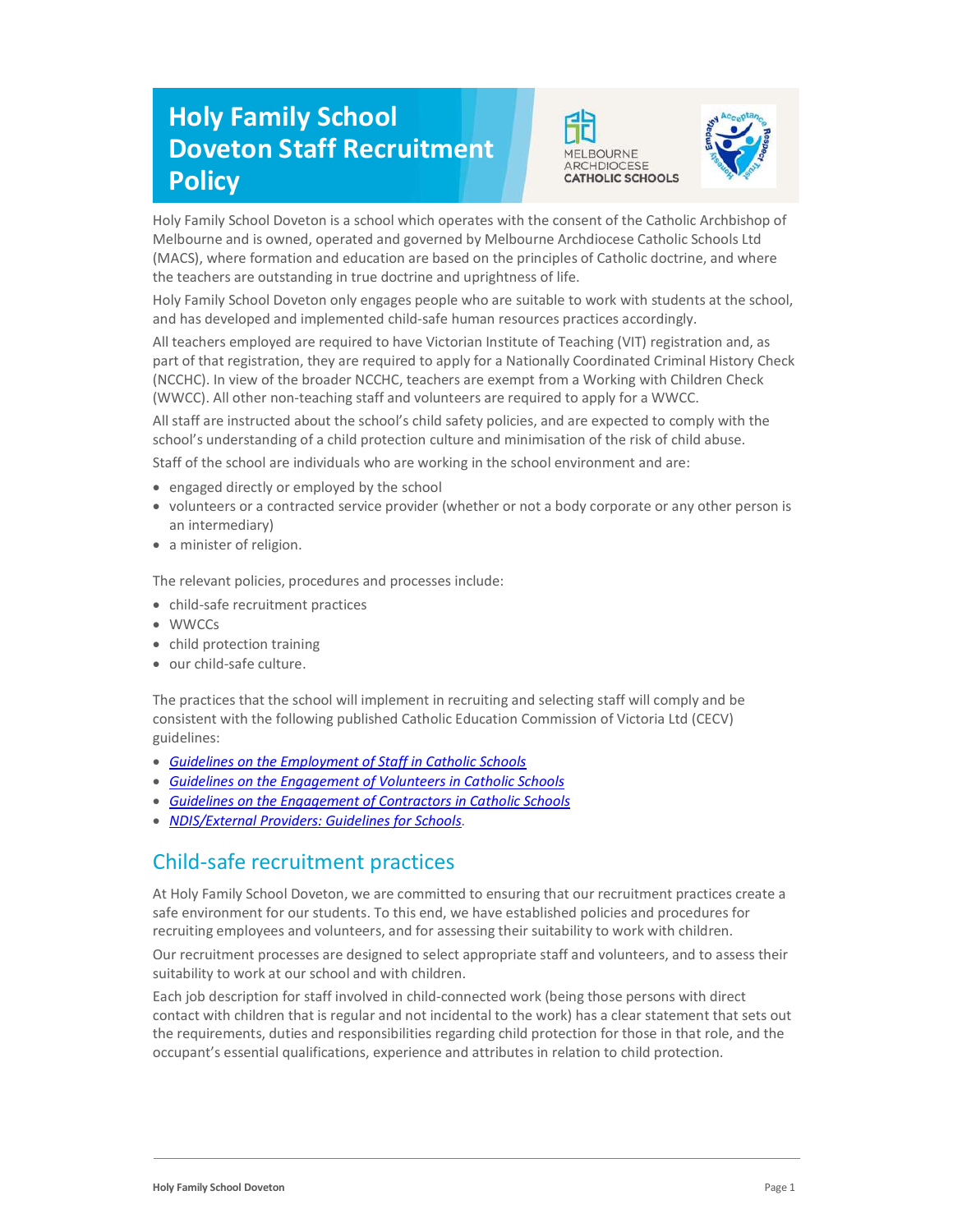All applicants for child-connected work at the school are informed about these requirements and the school's child protection practices, including the Child Safety Code of Conduct, prior to commencing work at the school.

Once employed, staff are also taken through an induction procedure that further reiterates the person's duties and responsibilities regarding child safety and child protection. All staff and volunteers are required to read and sign a Child Safety Code of Conduct prior to commencing their work with children.

### New staff

It is our policy that all applicants for school positions undergo prior screening. The school will make reasonable efforts to gather, verify and record the following information about a person who it proposes to engage to perform child-connected work:

- registration with the VIT and associated NCCHC
- WWCC for non-teaching staff
- personal identity verification and background checking
- verification of professional and other qualifications relevant to the job
- an examination of their history of child-connected work
- reference checking that addresses the person's suitability for the job and working with children.

#### Volunteers

All volunteers, including parent/carer volunteers, must undergo the following screening prior to their engagement by the school:

- personal identity verification and background checking
- verification of professional and other qualifications if relevant to their role
- an examination of their history of child-connected work
- reference checking that addresses the person's suitability for the job and working with children. For parent/carers volunteers, the school also requires a WWCC as best practice.

#### Monitoring and assessing child-related work suitability

All new staff members and volunteers are supervised regularly to ensure that their behavior towards children is appropriate and to monitor their compliance with the school's Child Protection Program.

Performance and development reviews known as Annual Review Meetings are regularly undertaken for all staff and include consideration of, understanding of and performance against the school's Child Safety Code of Conduct and the requirements of the Child Protection Program. For example, ensuring that a staff member has not breached any of the school's reporting procedures or the Child Safety Code of Conduct.

## Child-safe recruitment and other legislation

Our recruitment practices are subject to state and federal anti-discrimination legislation and the requirements of the Privacy Act 1988 (Cth) when obtaining, using, disclosing and storing information from applicants and referees.

#### Working with Children Checks

| Source of obligation | The Victorian Working with Children Act 2005 (the Act) aims to protect<br>children from harm by ensuring that people who work with, or care for,<br>them have their suitability to do so checked by a government body. |
|----------------------|------------------------------------------------------------------------------------------------------------------------------------------------------------------------------------------------------------------------|
|                      | The Act aims to prevent those who pose a risk to children from working or<br>volunteering with them.                                                                                                                   |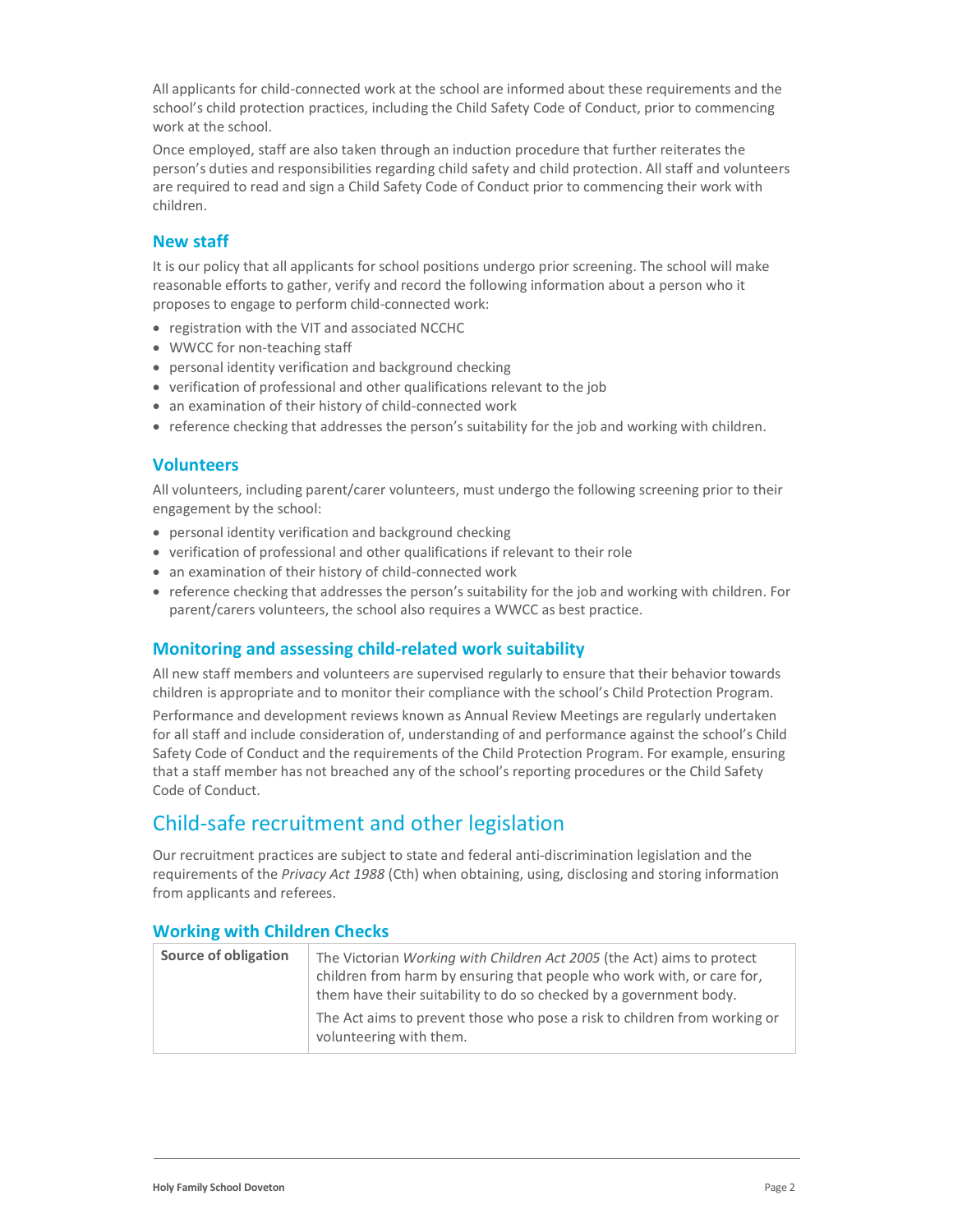| Who needs a WWCC?              | Subject to the exemptions referred to below, any worker who engages in<br>child-related work that involves direct contact with a child (being a person<br>under 18 years of age) needs a WWCC.                                                                                                                                                                                                                                                                                                                                                                                                                      |
|--------------------------------|---------------------------------------------------------------------------------------------------------------------------------------------------------------------------------------------------------------------------------------------------------------------------------------------------------------------------------------------------------------------------------------------------------------------------------------------------------------------------------------------------------------------------------------------------------------------------------------------------------------------|
|                                | Section 3 of the Act defines 'direct contact' as any contact between a<br>person and a child that involves:                                                                                                                                                                                                                                                                                                                                                                                                                                                                                                         |
|                                | physical contact<br>$\bullet$<br>• face-to-face contact<br>• contact by post or other written communication<br>• contact by telephone or other oral communication<br>• contact by email or other electronic communication.                                                                                                                                                                                                                                                                                                                                                                                          |
|                                | A WWCC will apply to any person who is engaged by Holy Family School<br>Doveton as an employee, a Board member, a self-employed person, a<br>volunteer, a third-party contractor (who has or is likely to have direct<br>contact with children), a supervisor of child employees, part of practical<br>training through an educational or vocational course, unpaid community<br>work under a court order, a minister of religion or performing duties of a<br>religious vocation, an officer of a body corporate, a member of a committee<br>of management of an unincorporated body or a member of a partnership. |
| What is child-related<br>work? | Child-related work is defined in section 9 of the Act as voluntary or paid<br>work, in any of the occupational categories listed in the Act, that usually<br>involves direct contact with a child.                                                                                                                                                                                                                                                                                                                                                                                                                  |
|                                | For the purposes of the Act, work will not be 'child-related work' by reason<br>only of occasional direct work with children that is incidental to the work.                                                                                                                                                                                                                                                                                                                                                                                                                                                        |
|                                | Child-related work for ministers of religion                                                                                                                                                                                                                                                                                                                                                                                                                                                                                                                                                                        |
|                                | The Act defines child-related work for ministers of religion more broadly<br>than for other occupations. All ministers of religion are required to get a<br>WWCC unless the contact they have with children is only occasional and<br>always incidental to their work.                                                                                                                                                                                                                                                                                                                                              |
|                                | This would include for example having children in their congregation,<br>attendance at schools or school camps even when all their contact with<br>children is supervised. An example of when a minister of religion would not<br>require a WWCC is a minister conducting purely administrative roles within<br>a church's bureaucracy.                                                                                                                                                                                                                                                                             |
|                                | The following are considered to be child-related work:                                                                                                                                                                                                                                                                                                                                                                                                                                                                                                                                                              |
|                                | • mentoring and counselling services for children                                                                                                                                                                                                                                                                                                                                                                                                                                                                                                                                                                   |
|                                | • direct provision of child health services<br>• clubs, associations, movements, societies or other bodies (including                                                                                                                                                                                                                                                                                                                                                                                                                                                                                               |
|                                | bodies of a cultural, recreational or sporting nature)                                                                                                                                                                                                                                                                                                                                                                                                                                                                                                                                                              |
|                                | • educational and care services, childcare centres, nanny services and<br>other child care                                                                                                                                                                                                                                                                                                                                                                                                                                                                                                                          |
|                                | • coaching and tuition services for children                                                                                                                                                                                                                                                                                                                                                                                                                                                                                                                                                                        |
|                                | • any religious organisation where children form part of the congregation<br>• boarding houses or other residential services for children and overnight<br>camps for children                                                                                                                                                                                                                                                                                                                                                                                                                                       |
|                                | • transport services specifically for children, including school bus services<br>and taxi services for children with a disability and supervision of school<br>road crossings                                                                                                                                                                                                                                                                                                                                                                                                                                       |
|                                | • commercial photography services for children unless they are merely                                                                                                                                                                                                                                                                                                                                                                                                                                                                                                                                               |
|                                | incidental to or in support of other business activities                                                                                                                                                                                                                                                                                                                                                                                                                                                                                                                                                            |
|                                | • commercial talent competitions for children unless they are merely<br>incidental to or in support of other business activities                                                                                                                                                                                                                                                                                                                                                                                                                                                                                    |